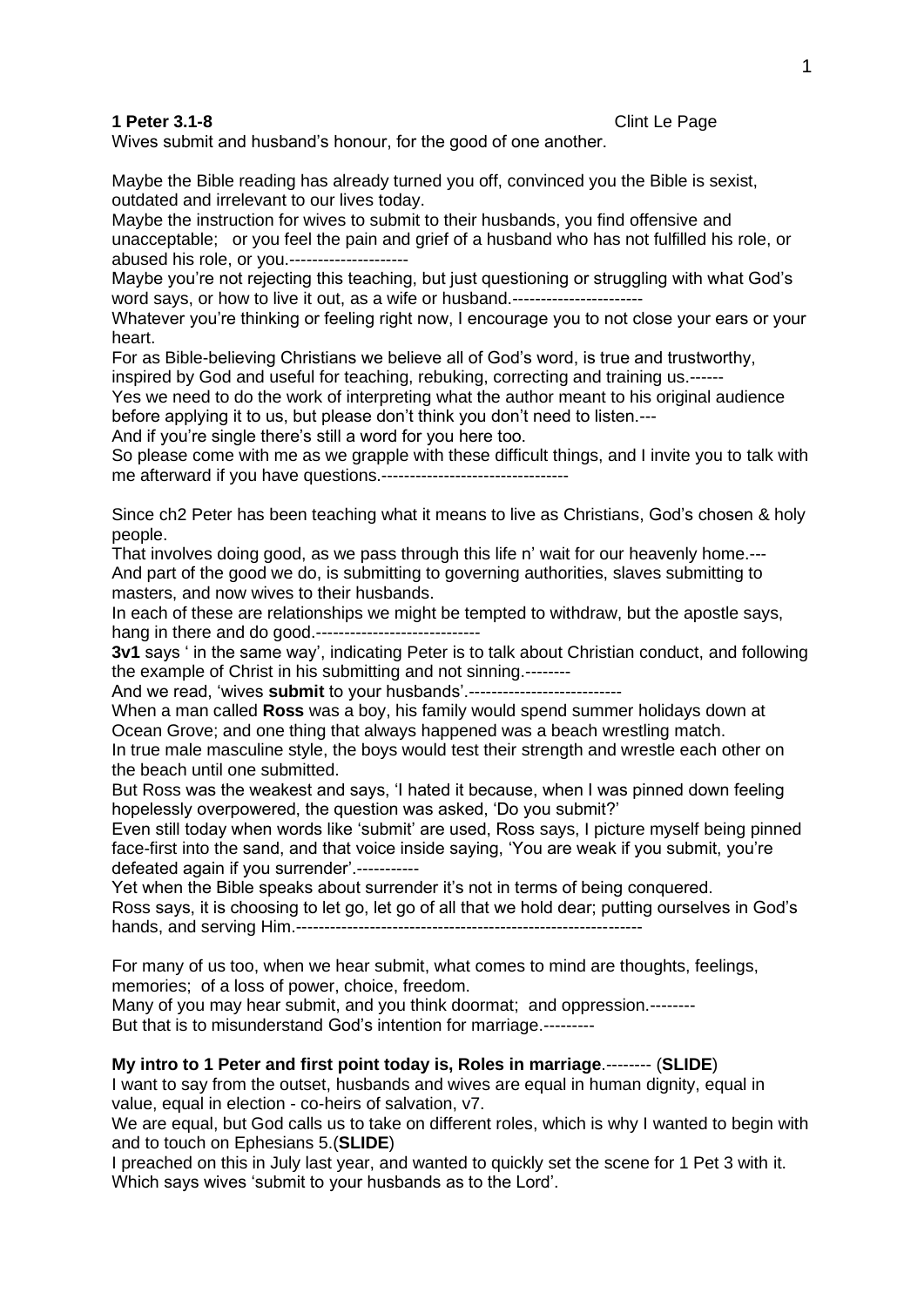So as part of your serving the Lord Jesus, and in the same way you would submit to Jesus.-- Wives and husbands have different God-given roles in marriage.

Wives are commanded to submit and respect, v33, husbands commanded to love sacrificially, v25,.----------------

Wives are to submit as Christ did to his Father. Husbands are to love as Christ did. Christ loved the church and gave up his life for his people, to forgive and cleanse all of us who trust in him.--------

Likewise husbands are to die to themselves; lovingly serve their wives.

**Headship** therefore is about servant-leadership.------------

Men, whether you are married or may one day be, know that headship is not to be used for yourself, because that's not how Christ used His headship.

He didn't use say, "You know, I'm going to sit here and you're going to serve Me." He stripped himself and washed His disciples' feet ,and said, "Look what I've done, and I'm the Master. I'm giving you an example".----------------------------

And wives, submission in marriage is not about you doing whatever he says, whenever he says it, no questions asked.

It's about you choosing to give-in, as you place yourself under his lead.-----------------Tim Keller is a preacher and author from the US, and in a 2012 podcast with Tim and his wife Kathy Keller,(**SLIDE**) **Kathy helpfully said this:**

If there are husbands out there that are saying, "Yes, I'm the head. This is good teaching. I like this head stuff." It's respectful submission between equals. Submission is something that a wife gives. It's not something that a husband can demand. Christ emptied

Himself. He didn't grasp equality with God. It was a voluntary submission. This proves that headship does not imply superiority, nor does submission imply inferiority.

In marriage, the husband and the wife both take on the role of Jesus. The husband takes the role of Jesus as He's the head of the church. The wife takes on the role of Jesus as He is the Son, submissive to the Father, for the sake of our salvation.

A head's job is to use their authority to meet needs, and serve. A head does not get all the perks, all the privileges—you know, choose control of the remote, pick the color of the car you buy, etc. Your headship is expressed in servant-hood primarily.

Husbands are to be servant-leaders and wives, servant-helpers.

End quote.----------------

And because Christian husbands and wives are both to be like Jesus, putting the other first, it will mean the husband takes the initiative in serving, but often both doing what the other asks.--------------

He gives up, she gives-in.--------

With the aspect of, with mutual listening, communicating, praying, the wife following his lead.-------------

Yet, as Tim and Kathy say, wives who have husbands who do not understand their role as servants can best help their husbands by gently but firmly standing their ground, and showing him a better way. She may be the most help by insisting on counseling (or going herself, if necessary). Don't wait for permission. Making your own changes is the best way to encourage the other to do the same.

I highly recommend their books,(**SLIDE**) The Meaning Marriage, and the Meaning of Marriage couples devotional, which Kirsti and I have just started.----------------

Submission is to be her choice, to please Christ, not be coerced by a controlling,

manipulative, sinful or **abusive** husband.------------------------------------

**Steve Hoppe** in his Gospel Coalition article, 'A hidden epidemic God hates', says you may be experiencing abuse in the name of Christianity if you are experiencing someone: physically harming you, pressuring you to engage in sexual activity, insulting you, isolating you from your family or friends, threatening you, sabotaging your friendships, restricting access to finances, forcing you to diet or exercise, preventing you from working, controlling your communication, telling you what you can or can't say in small groups, church or social gatherings, locking you in rooms, blocking contact with counselors, mentors, spiritual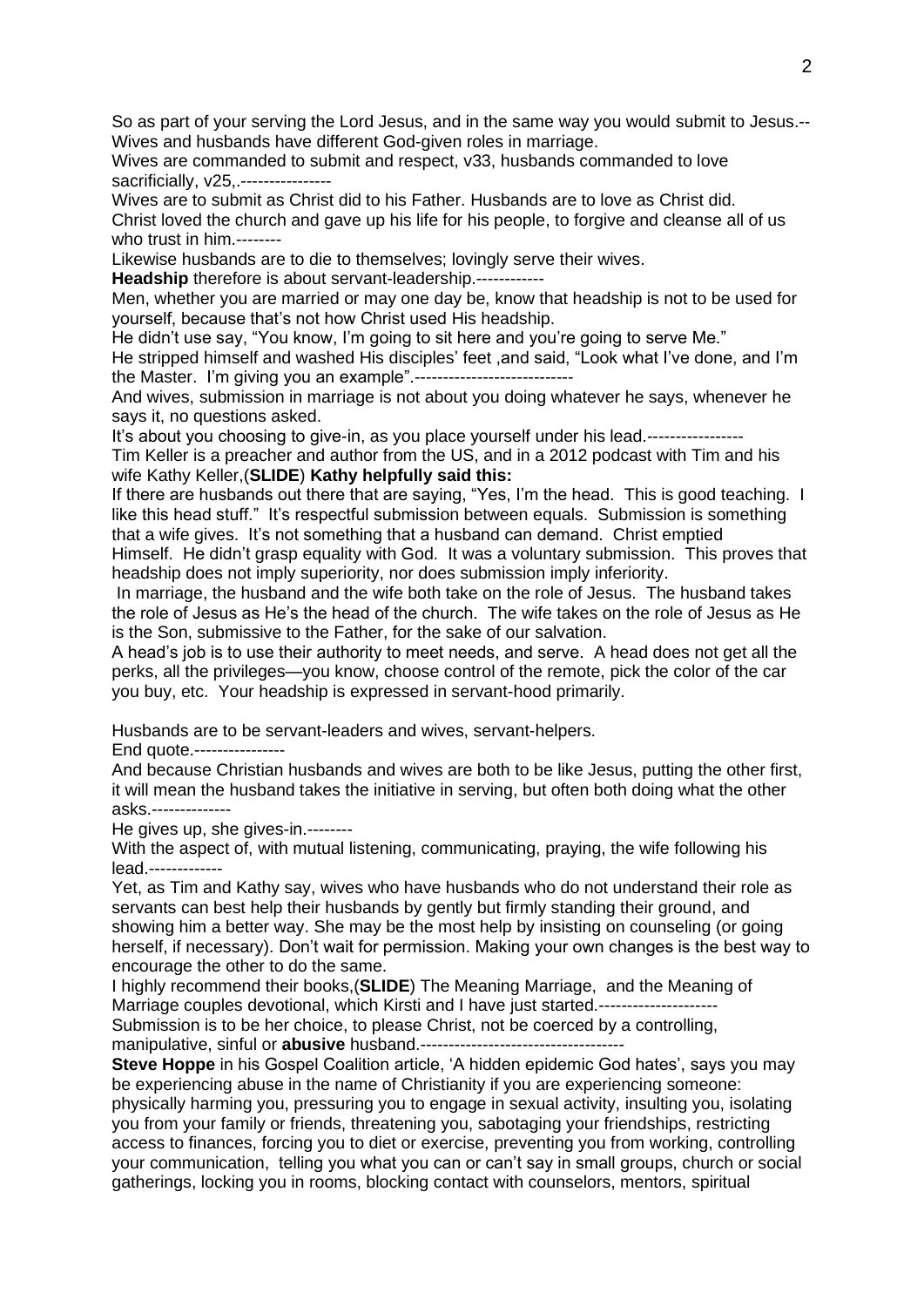leaders, or punishing you for your sins. And Steve, a pastor and counsellor says, Yes I've seen all of these. (May 2018[, https://www.thegospelcoalition.org/article/hidden-epidemic-god-hates/\)](https://www.thegospelcoalition.org/article/hidden-epidemic-god-hates/)

If you've been abused, please talk to someone, a friend or leader, or Fiona at our Safe Church Unit.

Speak up, because we and your God, want you to be safe.

And it is loving to get help to stop someone continuing in their sin.----------------

Let's now return to 1 Pet 3 as we come to **our Second Point, Submit to win. (SLIDE)--------** In 1<sup>st</sup> century Greco-Roman culture, husbands and father's had absolute authority. If they gave orders, wives and children were expected to submit and obey.

And if a husband changed his religion, the family would be expected to follow.

So what Peter says to Christian wives married to non-Christian husbands is counter-cultural. A wife is not an all-accepting doormat.

In her turning to Jesus as Lord, and following and worshipping him, she may be rebelling against her husband.

And to stick with Jesus against her husband's will was huge, and it was courageous.---- But Peter is also calling Christian wives to something great – to show how following Jesus, not another religion, actually blesses their marriage.----

She will not serve his gods, but she will serve him faithfully, and with kindness, and patience, and generosity.---------------------------------------

Paul says in **1 Cor 7** that if your non-Christian spouse wants to leave you, let them leave, you are not bound to them.

But Peter says more than that here – he says to Christian wives, submit to win your unbelieving husbands.---------

**V1** If your husband disbelieves the Gospel and disobeys God's word, submit 'so that… they may be won over without a word', by the way you live.-------

A wife's life and behaviour is a mighty weapon that God can use to win her husband for Christ.-------

It's not that words are irrelevant, for one cannot know & trust in Jesus without words. But the point is about the power of a life changed by Jesus.------------------

Peter highlights **v2,** a husband seeing 'your pure and reverent lives'.

Pure speaks of being sexually faithful, and free from fault.

Reverent speaks of your great respect for God [2.17], and for your husband.

Even when he doesn't deserve it and hasn't earnt it.---------------------------

Submitting to your husband is not yielding to them through gritted teeth begrudgingly, but willingly, to serve God and try and save them.

And it's a beautiful thing.-------------------

And it's your behaviour more than your looks that will be meaningful.---------

Rich women in the first century would be showy about their wealth and status.

Displaying elaborate hairstyles with braiding and curls, gold jewelry and expensive clothes.

And Peter is saying in **v3**, don't think your external **beauty** is going to attract your man to Christ.

Real beauty comes from the heart, **v4**.------------------------------------------------ Not much has changed, has it?

The Australian beauty and personal care industry was valued at over \$5 billion last year.

The fashion industry contributed \$27 billion to the Aus economy last year.

That's a lot of hair n' skin products, a lot of makeup, a lot of new clothes.

Australians spend a lot on their physical appearance, don't they?--- Don't we?---------

And lockdown sent online orders sky-rocketing, even if we had bad hair.  $\odot$ 

I wonder if you'd be comfortable for others to know how much you spend on your appearance?---------

It's not wrong to care for your body or physical appearance, or buy new things. Christians should not disregard their physical appearance.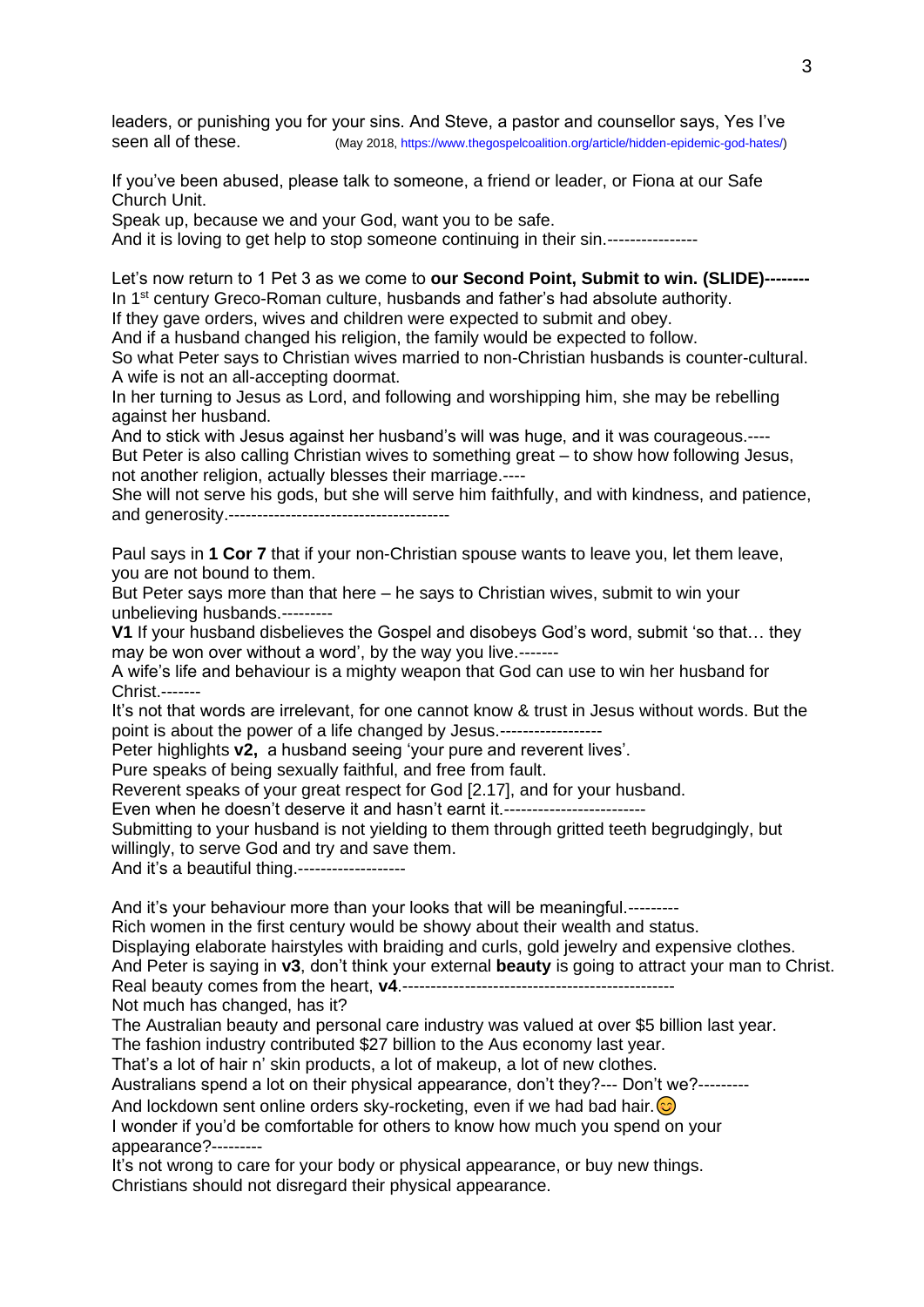But God is saying here, as we heard in the Kids Talk, that what matters more, is the **heart**. **1Sam 16** said humans look at what's visible, God looks at the heart.---------

Married, or single, young or old, we all need to remember, real beauty in the sight of God is what comes from inside.

And we need to teach our children to focus on the heart, and work on their heart character more than their looks.-------

Reminding our kids what matters more than the new clothes, the best shoes, the apple watch, or nice jewelry.

What matters to God is your faith in the Saviour & commitment to live for him.-----

And what matters in a Christian wife, **v4**, is your gentle and quiet spirit.---------

Gentleness, or humility, is a quality all Christians should display.

A gentle wife will be willing to submit and not insist on her own rights.

Same with a husband married to a non-Christian wife - gentle.--------------------------Quiet describes someone who stays calm.

Someone who seeks harmony in relationships, and not arguments and fights.----

A non-Christian spouse may ridicule n' insult your Christian faith, but a godly person will not bite back, or fight back.

As we heard last week, Jesus did not insult or threaten in return.

And godly wives, godly people will respond like that too.-----------------------

And men if you seek to marry one day, faith, gentleness, calmness and self-control, are qualities to look for in a wife.-----------

Peter then calls us to consider the **example** of holy women of the past, **v5,** who displayed hope in God and godly submission**.**

Hope in God, is to be something that fills your heart and shapes your life.

And in this covid pandemic, our Christian hope has been given an opportunity to shine forth to our family and others, hasn't it?--------------------------------------

Peter focuses on **Sarah** as a particular example of submission.

Sarah calling Abraham 'lord' is a reference to **Gen 18v12.**

The word in that context just meant 'Sir', and was the conventional, respectful way of speaking.

Interestingly Sarah said that in the context of her laughing and doubting God's promise about having a child at her 90 years of age.--------

Peter seems to ignore the context and just focus on that one word, though it did show her willingness to show submission and respect.-----------------------

We do struggle though with other things that Abraham expected of Sarah.

Twice Abraham asked Sarah to deceive a king about her being married to him, to save his own skin. **[Gen 12.v11-12]** and 25 years later, Gen 20]

In those moments, leaving his wife vulnerable to adultery or abuse, Abe failed to trust God and love his wife.----

It seems Sarah submitted to him in those requests, like **v6** says, not fearing terror, but trusting God.------

However, I wonder in the light of Scriptures wider teaching, if it would have been acceptable for her to not do what he asked, to avoid sin.----------------------------------

So Sarah gives us a godly example of respectful submission, but that doesn't mean she wasn't assertive or had opinions.

In **Gen 18.6** Abraham asks or directs Sarah to bake; in 12.13 & 20.13 he encourages her to do as she desires. By contrast in 16.2 Sarah encourages Abe to do as he desires, then in 21.10 she asserts what she wants him to do – sending Hagar away, which he does.

There were two sides to their relationship, there was communication, and give-and-take.------ V6 is an illustration and example of the submission principle, it's not saying wives must call their husbands 'lord'.

As Neil made clear in the Winter Teaching series, couples have freedom to work out the practicalities of submission and loving headship in their own way.---------

But please understand that a wife's submission is good in God's sight.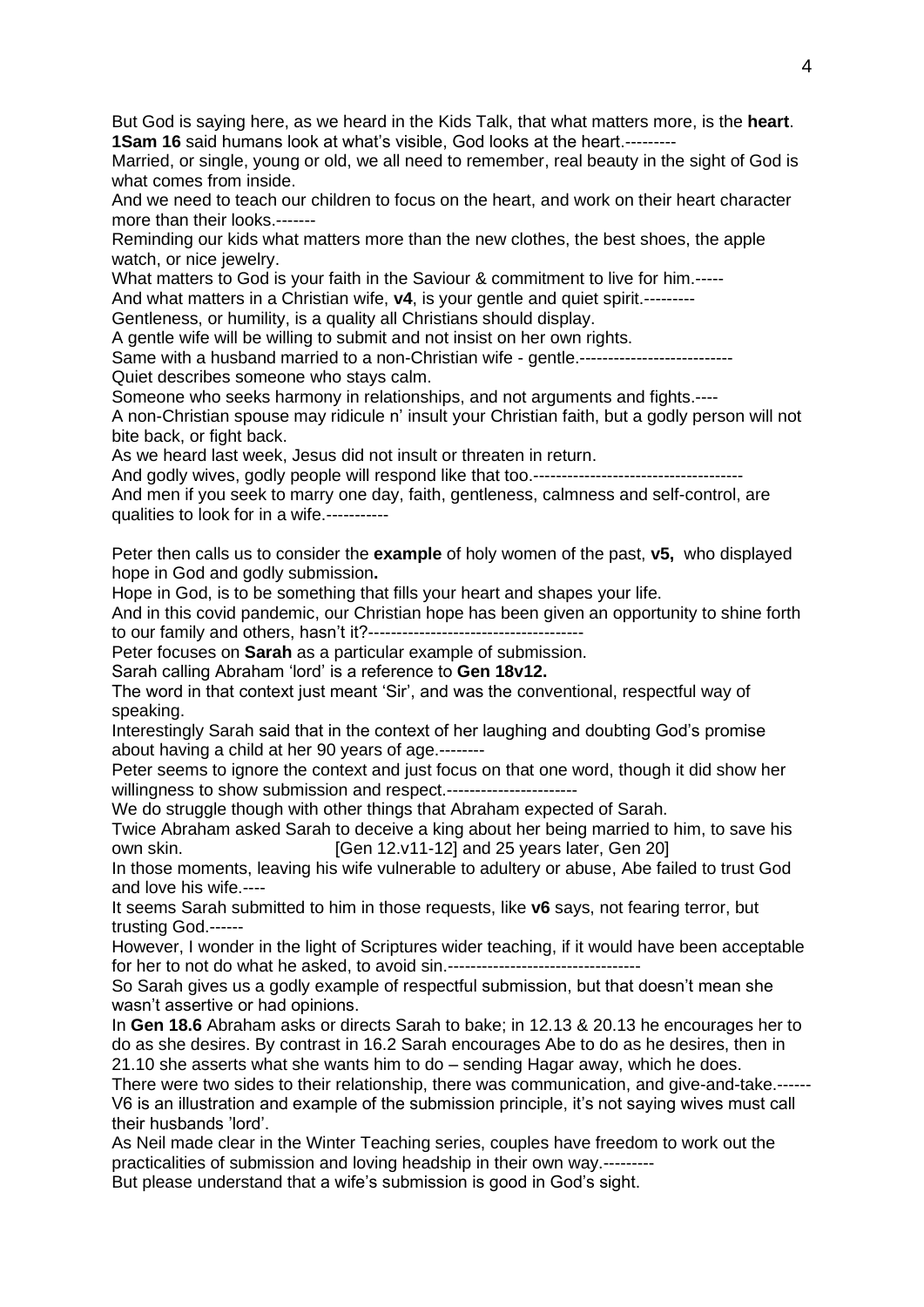And God's plan is for it to be good for marriages, a blessing to marriage. God designed it to bring unity, Christ-likeness and goodness to marriage.------------

## **And what is also good and right is that, Point 3, Husbands honour.(SLIDE)----**

Now husbands are told how to follow Jesus, and respect and obey God, doing good to their wives -----------------------------

And what does that include?

'Live with your wives in an understanding way'

That's true in the home, in the bedroom; and in everything.----

Husbands are commanded to be understanding.

That requires that we know our wife, and that requires that we make time for our wife and family. That we listen and love, talk and care.---------

It means we ought not be at work all day and most of the night, or at work or day and church meetings all night.--------

Do you know the best way your wife feels and experiences love?-----------

And are you expressing that?----------------------------------------

Whether through quality time, words of affirmation, active listening, acts of service, gift giving, or whatever?--------------------------------------------------

Peter says, show understanding to your wife 'as a **weaker** partner'.-------------

With Kirsti and I, when it comes to pain thresholds, I am certainly the weaker partner.  $\odot$ I am a wuss or weakling when it comes to pain.  $\odot$ 

Wives can certainly be mentally, morally, spiritually stronger.

But Peter likely means when it comes to physical strength most wives are weaker.

And God is saying to us husbands here, don't use your physical strength to hurt or oppress. In the face of weakness we are to be considerate and show love.--------------------

Strength ought to be used for service.--------------

And we must model that and teach that to our sons – their strength is to be used for service.- Working for, serving and protecting others, while showing understanding, kindness, compassion, love – to wife and family.----------------------------------------------

And ladies if you hope to marry one day, that's the sort of man to look for.----------

I recommend the book,(**SLIDE**) She's got the wrong guy, by Deepak Reju.-----------

Also girls, women, only be with someone who will **honour you** as a coheir of the grace of life, **v7**.

Men honouring their wives is more than respect, but it includes respect.

The Greek word speaks of what you hold up as valuable.

As a husband was told to honour the emperor, so he is told to honour his wife.

To hold her up, lift her up, with his words, his service.

Honour her in your sexual faithfulness, your attitudes and actions.--------------

Husbands, everything we want to say or do to our wives, put it through this filter:

First ask yourself. Will it honour her, and lift her up?--------------

From Eph 5, Will it show love for her, seeking her good?-----------------------------

I confess I've not always loved and considered and honoured, and have needed to ask my wife's forgiveness often.----------------------

And I thank God for the forgiveness Christ gives through repentance and faith.------

Husbands, if your wife follows Jesus, you're both co-heirs of the grace of life.

That means you're both receivers of his loving kindness, both saved by Jesus, both enjoying fellowship with God.

As equals you're both headed to a gracious heavenly inheritance to spend eternity with God, his people, and each other.-----------------------------------------

And if you have an unsaved spouse, **keep praying** that they will be saved and that God will use your life and witness to draw them to Christ.-----------------------

If you're single, or single again, I know not much of this sermon has applied to you. But we don't just come to church for what we can get, but also what we can give.